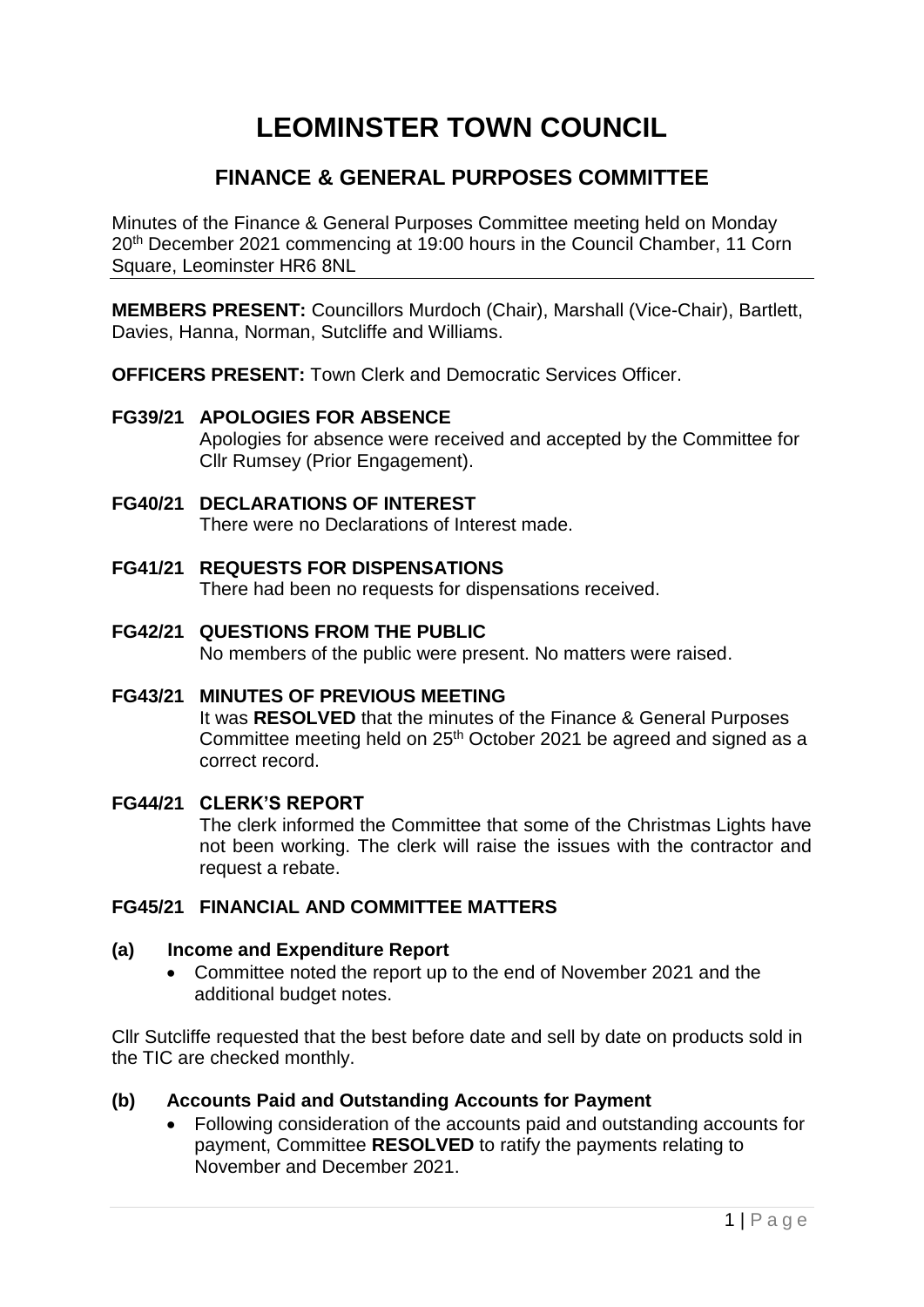# **(c) Budget Working Group Report**

• Committee noted the draft budget report prepared by the Budget Working Group. The Budget Working Group will meet again, at the beginning of January 2022, before the budget is presented to Full Council for approval at the meeting on 24<sup>th</sup> January 2022.

# **(d) Grants awarded 2021/22**

- Committee noted the verbal update, provided by the clerk, regarding grants awarded in 2021/22:
	- $\circ$  No Wrong Door (part of HVOSS) the project has been delayed due to Covid-19. Arrangements have been made to commence work at Earl Mortimer College at the start of January 2022;
	- o Herefordshire New Leaf a website launch poster has been produced. There will be a renewed poster and flyer/website distribution in the new year. Exhibitions are planned for February 2022 at Salt Road gallery, Plantastik, 35 West and Earl Mortimer College;
	- $\circ$  Leominster Area Polish Society the signage project has been delayed due to Covid-19. Leominster Museum are prepared to assist with shaping the content of the interpretation sign to ensure consistency with other signage in the town. A meeting has been requested with the chair of the society by the Projects & Grants Officer to discuss progress on the project.

Committee noted that the recipients of grants need to demonstrate that the grants have been used as advised in their applications. If not the grants should be repaid to Leominster Town Council.

- **(e) Committee Report** Committee considered the Committee Update Report and, following discussion, **RESOLVED:**
	- To note the report:
	- To approve the request from Westend WiFi to locate the first Leominster Town wifi access point on the front of 11 Corn Square, underneath the attached street lamp;
	- To note that Westend WiFi will be installing 'things' connectivity that will cover a large part of Leominster. As part of their social value contribution they are offering a range of installations that can monitor humidity (black mould), temperature (fuel poverty), movement (lack of activity) and air quality (health). Emergency buttons can also be installed where help is urgently required;
	- To move the councillor email service to Microshade as they provide enhanced security through a variety of filters;
	- To accept a quote from Supplier 1 for the materials (Thermafleece cosy wool) required to insulate the roof at 11 Corn Square;
	- To note Cllr Sutcliffe's recommendation to notify relevant bodies that the effort required to claim certain grants is disproportionate to the level of the grant;
	- To note the following verbal update, provided by the clerk, regarding the High Street Heritage Action Zone: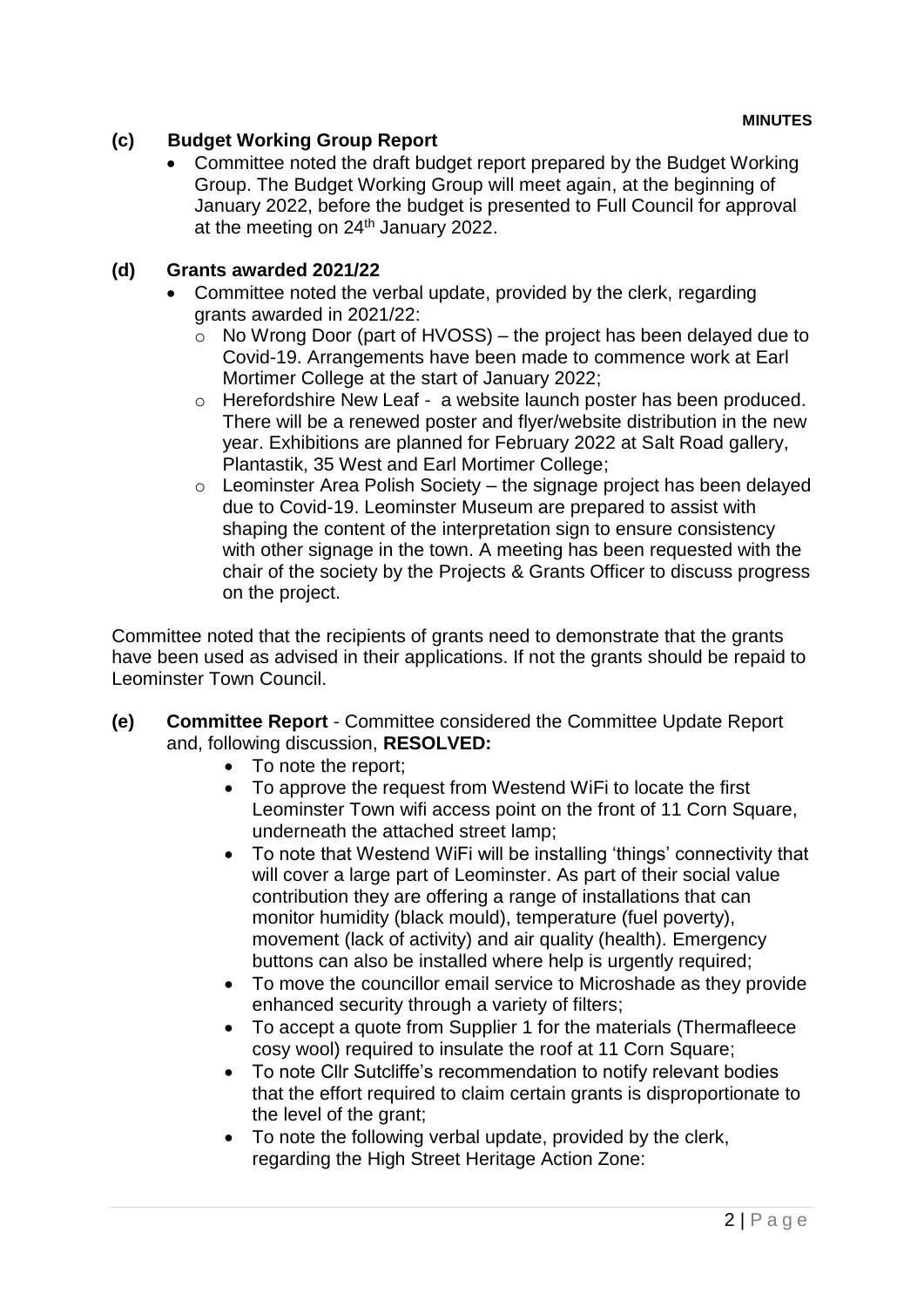#### **MINUTES**

- o Public realm: tenders for this work have been evaluated and a contract is currently being negotiated with the successful contractor. Consultation is expected to begin in Jan 2022.
- o Historic buildings grant scheme: a number of EOIs have been received for this scheme. Herefordshire Council's conservation team and external consultant have been working with landlords to investigate potential projects and complete the preliminary works required to inform full grant applications. It is hoped that the first grant offers will be made in Spring 2022.
- o Wi-Fi and footfall counters in the town centre: Westend WiFi have been appointed as the contractor for this project. Potential locations for wifi and footfall sensors have been identified, with permissions, planning considerations and landlord discussions due to be pursued over the next month. Team Leominster have been consulted in regards to the social value projects that have been suggested by Westend WiFi as part of this project. Completion date for this project is 31st March 2022.
- o Web-based heritage app: Visual Works have been appointed as the developer for this project. The HSHAZ Steering Group have appointed a Sub-Group to develop the project, which includes representation from heritage, culture and disability groups. The student senior leadership team from Earl Mortimer College have also agreed to advise on the project, as youth representatives. Initial launch date for this project is 31st March 2022.
- o Conservation Area appraisal: A draft appraisal report has been submitted to Herefordshire Council's conservation team and revisions have been made. The report will be circulated to the HSHAZ Steering Group for comment in advance of wider circulation.
- o Listing enhancement project: Historic England staff have made initial site visits to properties in the centre of town that may be suitable for dendrochronology investigations. Further work on the listing project is scheduled for Spring/Summer 2022.
- To request that the HAZ Project Manager visits Leominster for a walkabout in order that he can familiarise himself with the town;
- To request that the HAZ Project Manager provides a full presentation on the HAZ scheme at the Full Council meeting on 24<sup>th</sup> January 2022;
- To note that the governance procedure for dealing with HAZ grant applications is in place;
- To note that the Cultural Consortium held a meeting last week and there are many ideas for events in the town commencing in 2022;
- To write to Cllr Tyler (Cabinet member for Housing, Regulatory Services and Community Safety at Herefordshire Council) to